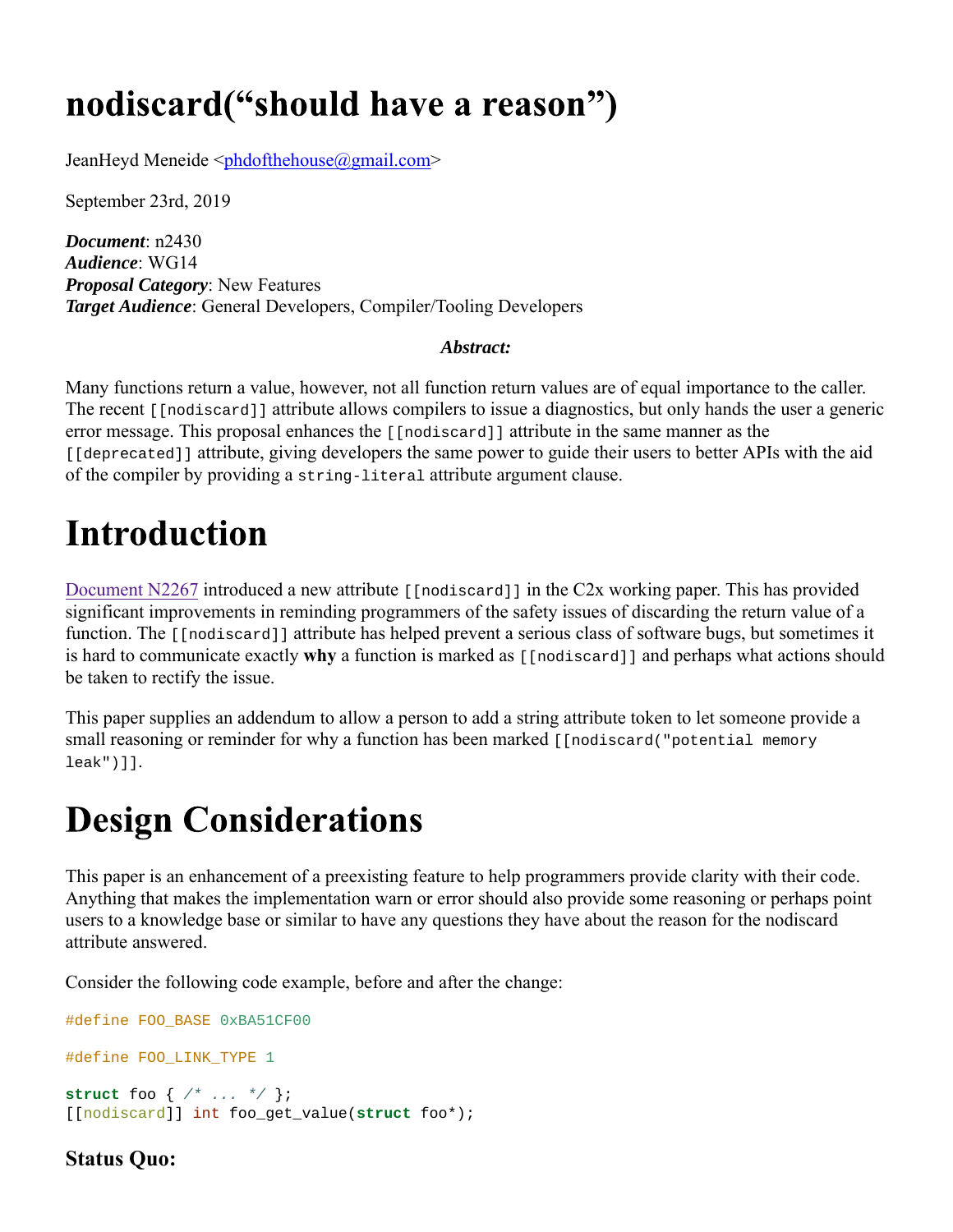```
[[nodiscard]] 
foo* foo_create(int, struct foo*);
[[nodiscard]] 
int foo_compare(struct foo*, struct foo*);
// Always > 0
const int kHandles = ...;
int main (int, char*[]) {
  foo* foo_handles[kHandles + 1] = \{\};
  foo\_handles[0] = create(BASE_FOO, NULL);for (int i = 1; i < kHandles; ++i) {
     foo_handles[i] = create(FOO_LINK_TYPE, foo_handles[0])
   }
  /* sometime later */
  for (int i = 0; i < kHandles, 
     foo_compare(foo_handles[0], foo_handles[i]), foo_get_value(foo_handles[i]) > 0; 
    // ^ warning: function return value marked nodiscard was discarded
     ++i) {
      /* process... */
   }
  return 0;
}
```
 $\bigwedge$  - warning, but it is a generic warning; what exactly went wrong here?

#### **With Proposal:**

```
[[nodiscard("memory leaked")]] 
struct foo* foo_create(int, struct foo*);
[[nodiscard("value of foo comparison unused")]] 
int foo_compare(struct foo*, struct foo*);
// Always > 0
const int kHandles = ...;
int main (int, char*[]) {
  struct foo* foo_handles[kHandles + 1] = { };
  foo\_handles[0] = create(BASE_FOO, NULL);for (int i = 1; i < kHandles; ++i) {
     foo_handles[i] = create(FOO_LINK_TYPE, foo_handles[0])
   }
  /* sometime later */
  for (int i = 0; i < k Handles,
     foo_compare(foo_handles[0], foo_handles[i]), foo_get_value(foo_handles[i]) > 0; 
    // ^ warning: function return marked nodiscard was discarded - value of foo comparison 
        unused
    ++i) {
      /* process... */
   }
```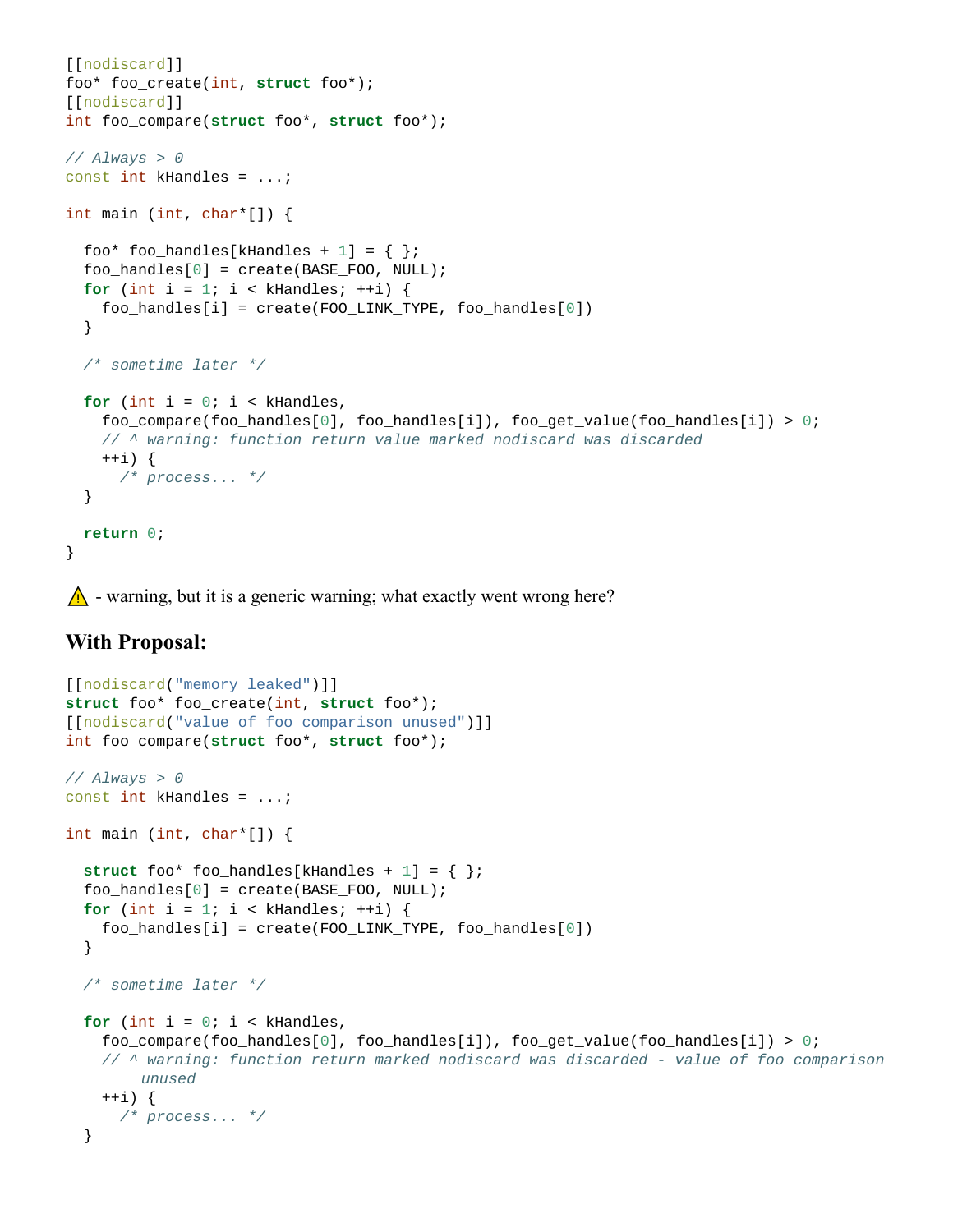```
return 0;
}
```
 $\blacktriangleright$  - warning much more clearly makes it obvious that a comma was used with the return value of foo compare, and not  $&\&\&$ .

The design is very simple and follows the lead of the deprecated attribute. We propose allowing a string literal to be passed as an attribute argument clause, allowing for [[nodiscard("use the returned token with lib  $foobar'$ )]. The key here is that there are some nodiscard attributes that have different kinds of "severity" versus others.

Adding a reason to nodiscard allows implementers of the standard library, library developers, and application writers to benefit from a more clear and concise error beyond error:<line>: value marked [[nodiscard]] was discarded. This makes it easier for developers to understand the intent for return values for the used libraries (and understand from which individual expression errors originate in complex expressions).

### **Implementation Experience**

This is in the official C++ Standard, and has been merged into Clang already. A patch is out for GCC. It would be good to maintain parity with C++ to allow headers that work in both languages to continue to use the same syntax, since this is going to be an increasingly useful existing practice.

# **Proposed Wording**

This proposed wording is currently relative to Working Paper N2385. The intent of this wording is to allow for the [[nodiscard]] attribute to be able to take a string literal.

### **Changes**

Rewrite §6.7.11.2 "The nodiscard attribute"'s **Constraint** subsection as follows:

The nodiscard attribute shall be applied to the identifier in a function declarator or to the definition of a structure, union, or enumeration type. It shall appear at most once in each attribute list. If an attribute argument clause is present, it shall have the form:

( *string-literal* )

Add additional clauses in the **Semantics** subsection as follows:

A name or entity declared without the nodiscard attribute can later be redeclared with the attribute and vice-versa. Redeclarations using different forms of the attribute (with or without the attribute-argument-clause or with different attribute-argument-clauses) are allowed.

[  Note: Thus, an entity initially declared without the attribute can be marked as nodiscard by a subsequent redeclaration. However, after an entity is marked as nodiscard, later redeclarations do not remove the nodiscard from the entity. — end note <sup>1</sup>

Add a third example after the first two in the **Recommended Practice** subsection as follows: